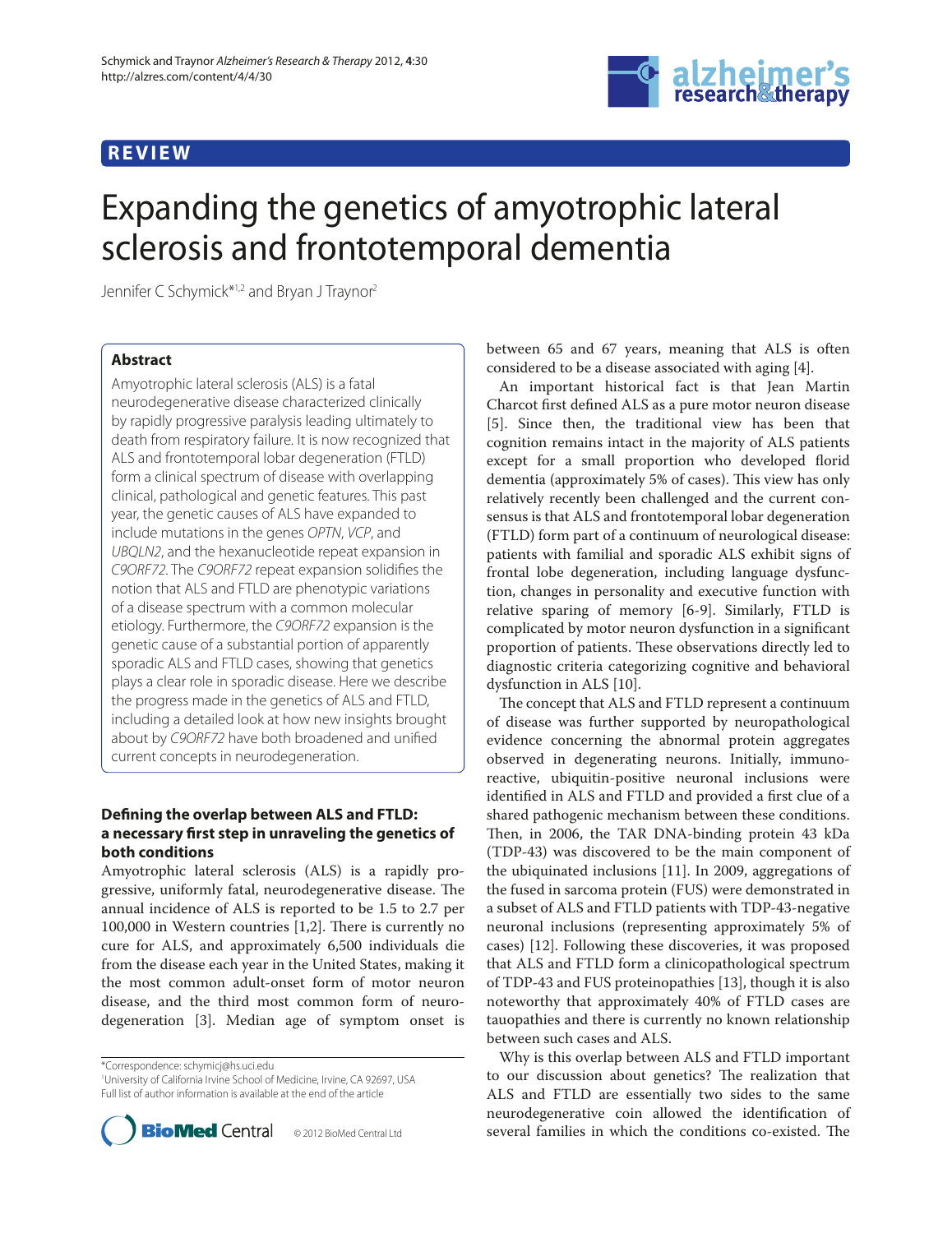large number of affected individuals available for study in these ALS/FTLD families increased the linkage value of these families, and consequently their power to find new genes.

# **State of play of ALS and FTLD genetics before the**  *C9ORF72* **discovery**

Population-based epidemiological studies show that approximately 5% of ALS is familial in nature, with a predominantly autosomal dominant pattern of inheritance [1]. The remaining 95% of cases do not have a family history of ALS, and appear to occur sporadically throughout the community. The clinical characteristics of familial and sporadic ALS are nearly indistinguishable, and it has long been hoped that understanding familial ALS would shed light on the fundamental processes underlying the pathogenesis of the more common sporadic form of the disease. At least that was the theory…

Substantial progress had been made over the past 20 years in our understanding of the genetic factors contributing to familial ALS. These include the identification of mutations in the *SOD1* gene in 1993, which account for approximately 12% of familial ALS cases in population-based studies [14,15]. There was then a long hiatus until mutations in the *TARDBP* gene, which encodes the TDP-43 protein, were found in 2008 [16]. This was followed quickly by the discovery of mutations in the *FUS* gene as the cause of chromosome 16-linked ALS [17,18]. Each of these genes accounted for approximately 4% of familial ALS cases.

More recently, the pace of genetic discovery has accelerated due to advances in genomic sequencing technologies. This led to the discovery of additional familial ALS genes, including *OPTN*, *VCP*, and *UBQLN2* [19-21]. The discovery of *VCP* was particularly important in that regard, as it was previously known to cause FTLD, further strengthening the genetic link between these two neurodegenerative disorders. Although the discovery of each of these genes represented a quantum leap forward in our understanding of the pathogenic pathways underlying motor neuron degeneration, these mutations together only accounted for a quarter of familial ALS cases. Clearly, additional genes remained to be found.

But how well did these findings in familial ALS translate to the more common sporadic form of the disease? Truth be told, the genetics of sporadic ALS were proving much more difficult to unravel [22,23]. Mutations in the known familial ALS genes - *SOD1*, *FUS*, *TDP-43*, and *VCP* - occur only rarely in sporadic cases [15,24-26]. As a consequence, the prevailing hypothesis was that environmental factors were more relevant in the sporadic form of the disease. Nevertheless, advances in genomic technology made it far more attractive to chase the genetics of sporadic ALS, rather than focusing on proving environmental hypotheses [27]. Research in other neurological diseases, most notably Parkinson's disease, confirmed that genetics could be a key driving force in neurodegeneration [28]. This view was reinforced by the occasional finding of *de novo* mutations of known familial ALS genes in young patients with sporadic ALS [29-31].

# **Identification of chromosome 9 as an important player in ALS and FTLD**

The long arm of chromosome 9 was initially linked to ALS and FTLD in a 2000 *Journal of the American Medical Association* paper [32]. This initial locus was later refined to involve the short arm of chromosome 9 in 2006 with the publication of two papers reporting linkage to the region in large Dutch and Scandinavian ALS-FTLD families [33,34]. The initial genetic area defined by these studies was further shortened to a 7.1 MB region by the publication of several additional linkage studies [35-38].

From an early stage it was apparent that chromosome 9p21 was an important locus in ALS and FTLD, as it appeared to underlie a large proportion of familial ALS cases. Interest was further raised when ALS and FTLD genome-wide association studies consistently found an association signal within the chromosome 9 locus [39-42]. These studies narrowed the area of interest to a relatively small 232 kb region of the genome located at chromosome 9p21, containing only three genes (*MOBLK2B*, *IFNK*, and *C9ORF72*). Bizarrely, the underlying mutation was proving difficult to find despite the small size of the region of interest. As time went by, the whole locus looked increasingly intractable and a 'Holy Grail' aura developed around it.

Our own genome-wide association study of ALS in Finland identified a 42-SNP founder haplotype that segregated within ALS/FTLD families. Informed by that observation, we believed from an early stage that the chromosome 9p21 locus was due to a founder mutation [39,43], though this notion was rebuffed by other groups studying the same region [40].

# *C9ORF72* **revealed**

Ultimately, a massive hexanucleotide repeat expansion in the *C9ORF72* gene was found to be the mutation underlying chromosome 9p21. Back-to-back publications appeared in the October 2011 edition of *Neuron* revealing the causative mutation to be a massively expanded GGGGCC hexanucleotide repeat expansion [44,45]. This expansion accounted for an exceptionally large proportion of both familial ALS and FTLD, as well as a large proportion of sporadic ALS and FTLD. These publications represented the culmination of three years of intense national and international collaboration [46]. The finding was subsequently replicated by independent groups in different populations [47,48].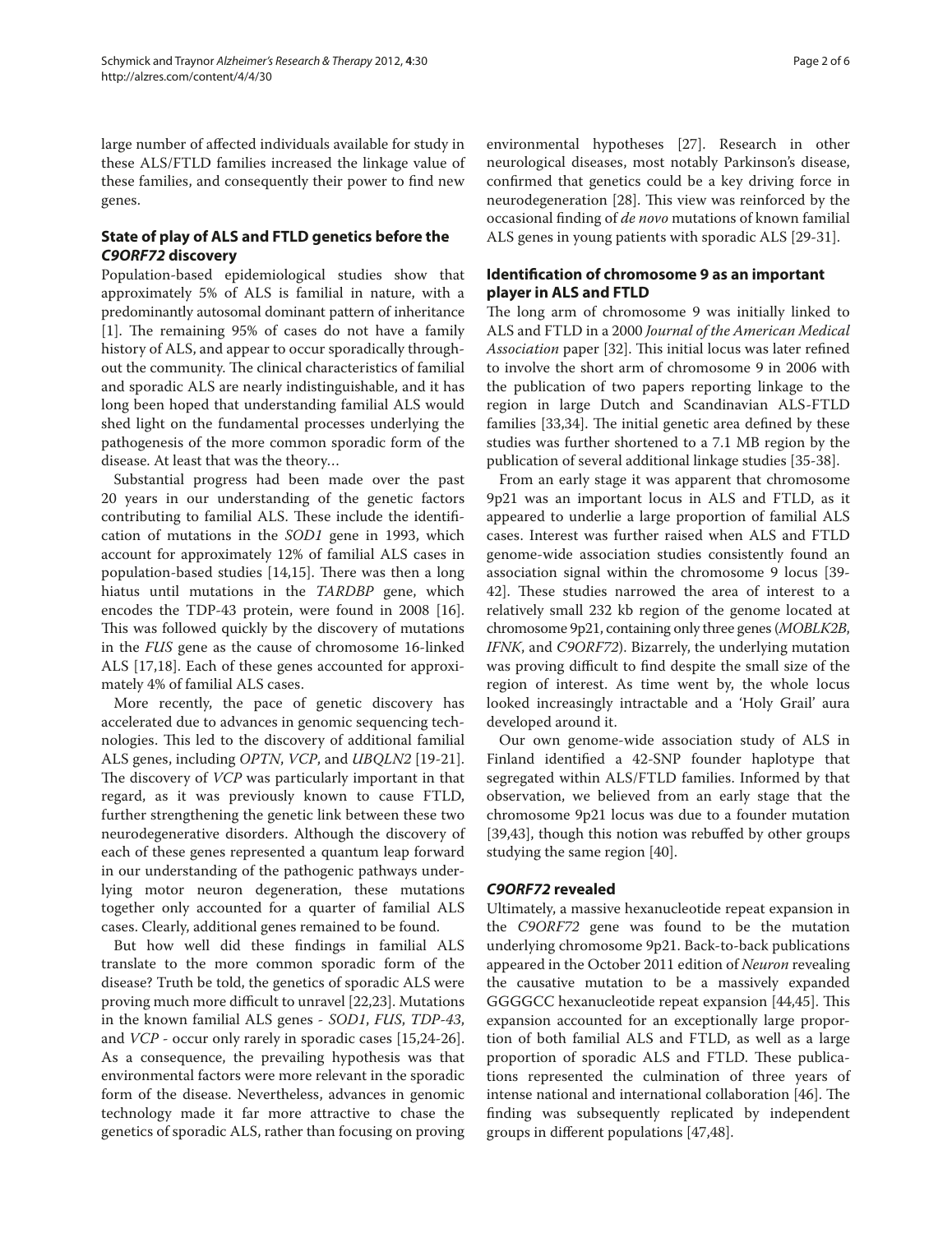Only a short period of time has passed since the discovery of the *C9ORF72* repeat expansion, but already certain aspects are becoming clear. The pathogenic expansion on chromosome 9p21 is by far the most frequent cause of ALS and FTLD identified to date, being at least twice as common as *SOD1* mutations in ALS, and as *PGRN* mutations in FTLD. The discovery of the hexanucleotide repeat expansion increased the proportion of familial ALS that was explained from one-quarter to nearly two-thirds. It also showed that genetics plays a major role in apparently sporadic ALS and FTLD, thereby unifying the two major forms of the disease: in a large cohort of white Europeans, Americans, and Australians the *C9ORF72* repeat was identified in approximately 6% of both sporadic ALS and FTLD cases [49]. Patients with pure ALS, pure FTLD, or ALS-FTLD have 700 to 1,600 repeats that may be up to 10 kb in length, whereas people without these diseases have fewer than 24 repeats [44,45].

### **But what does** *C9ORF72* **do?**

The key question among researchers at the moment is 'what is the normal function of *C9ORF72*' and 'by what cellular mechanism does the pathogenic repeat expansion lead to neurodegeneration?' *C9ORF72* encodes a highly conserved, 481 (full-length) amino acid protein. The protein has no discernable domains, and consequently, little is known about its function. There are three reported splice variants with the pathogenic repeat expansion variably lying within the promoter or first intron of the different transcripts [44,45].

Different mechanisms of disease can be postulated for any of the repeat expansion disorders, including loss of function, gain of function due to abnormal RNA toxicity, or gain of function due to abnormal protein toxicity [50]. At the present time, it is unclear which of these mechanisms is operating in *C9ORF72*-ALS, and there are conflicting data for each: the location of the repeat directly within the promoter of the long *C9ORF72* transcript suggests the possibility that the expansion alters *C9ORF72* expression, at least of this isoform. Altered *C9ORF72* transcription is supported by both original *Neuron* papers, which identified reduced expression of the longer mRNA isoforms in brain [44,45]. On the other hand, most of the autopsy-confirmed mutation carrier patients had TDP-43 inclusions in brain or spinal cord, indicating that abnormal protein accumulation is important, regardless of the initiating cellular mechanism [51,52]. Furthermore, the RNA inclusions reported in the original DeJesus-Hernandez *et al*. paper [44] suggest that toxic RNA species generated from the expansion may be important. So far these initial findings have proven difficult to replicate, perhaps because of the technical difficulties inherent in *in situ* hybridization [53,54].

# **Clinical characteristics of** *C9ORF72***-associated disease**

Clinically, *C9ORF72* expansion cases with motor neuron dysfunction show features of classical ALS with a relatively rapidly progression. Disease duration was six months shorter in ALS cases with *C9ORF72* expansions compared with the non-*C9ORF72* ALS cases [51]. Bulbar-onset disease was also more common in patients with the *C9ORF72* mutation compared to non-*C9ORF72* ALS cases [55]. *C9ORF72* ALS patients were also more likely to be female, have a family history of disease, and had a slightly younger age at onset than the general ALS population [47].

The clinical overlap between ALS and FTLD is pronounced in *C9ORF72* expansion carriers. Patients with ALS and a *C9ORF72* mutation were more likely to have a relative with another neurodegenerative disorder, most commonly FTLD, and approximately 60% of ALS patients with the expansion have a family history of dementia. Dementia was also significantly more common in probands with the *C9ORF72* mutation compared with *SOD1* mutation carriers [56]. These cases more commonly presented with behavioral variant FTLD. Furthermore, over half of FTLD probands with the pathogenic expansion were reported to have a personal or a family history of ALS.

Several studies have identified other neurodegenerative processes in *C9ORF72* carriers, thereby widening the clinical spectrum beyond ALS and FTLD. In a study by Boeve *et al*. [57], parkinsonism was present in approximately one-third of subjects, all of whom had behavioral variant FTLD or ALS-FTLD. Patients with Alzheimerlike amnestic syndromes with prominent hippocampal sclerosis were also identified [52,58]. In a separate study, 38% of patients with *C9ORF72* mutations presented with psychosis, with an additional 28% exhibiting paranoid, deluded or irrational thinking [59]. These findings suggest that the *C9ORF72* expansion may contribute to a broad spectrum of neurodegeneration and psychiatric disorders.

Evidence for incomplete penetrance has been seen in multiple ALS, FTLD, and ALS-FTLD pedigrees. In our own analysis of 604 cases, the pathogenic expansion was non-penetrant in carriers younger than 35 years of age, 50% penetrant by 58 years, and almost fully penetrant by 80 years [49].

Haplotype analysis has suggested that every patient identified to date carrying the pathogenic GGGGCC repeat expansion also shares the Finnish founder risk haplotype, at least in part. Analysis of the haplotype suggests that predisposing or pathogenic hexanucleotide repeat expansion in *C9ORF72* might have occurred on a single occasion in human history 1,500 years ago, and subsequently disseminated throughout the world [39,43,49].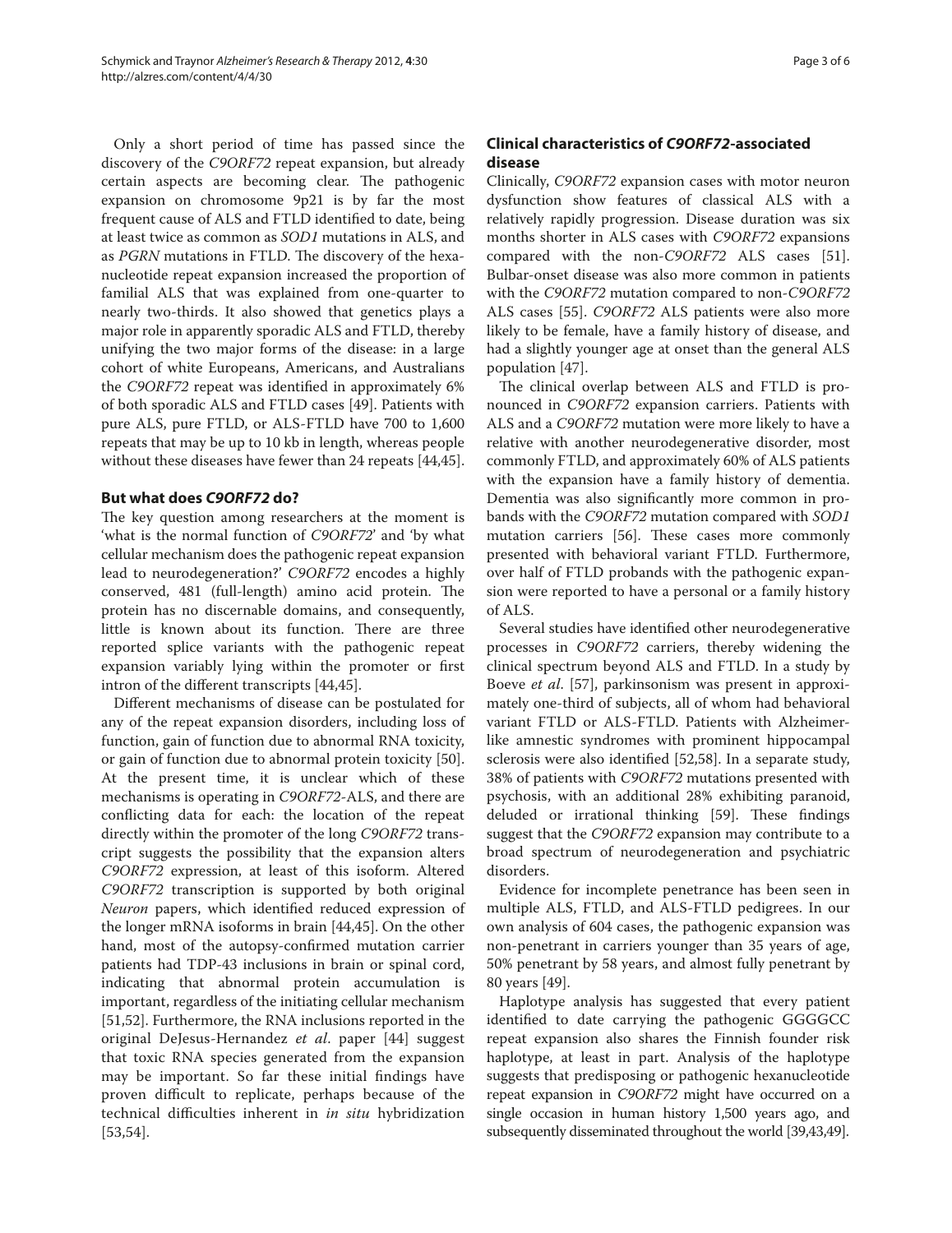In contrast to this 'single expansion' hypothesis, it is also possible that the *C9ORF72* hexanucleotide repeat is inherently unstable and prone to spontaneous expansion across generations. Under this model, expansions occur on a predisposing haplotype, leading to the occurrence of apparent sporadic cases and anticipation within families with disease. Such a mechanism is known to exist in spinocerebellar ataxia type 8 [60]. Seven-to-ten year anticipation has been noted by several studies in younger generations, and would support this 'recurring event' hypothesis [55,57]. However, proof of this hypothesis will depend on the identification of a pathogenic repeat expansion in an affected offspring that is not present in either parent.

#### **Conclusions: much done, but also much to do**

The past year has seen a dramatic growth in our knowledge of the genetics of ALS with the discovery of mutations in *OPTN*, *VCP*, and *UBQLN2*, and the discovery of the repeat expansion in *C9ORF72*. Among them, the *C9ORF72* hexanucleotide expansion is now recognized as the most frequent cause of familial ALS and FTLD, and has shown that genetics plays an important role in sporadic disease. In addition, the *C9ORF72* expansion clearly provides a shared molecular etiology between ALS and FTLD. This discovery is expected to have a large impact on the direction of future research and clinical trials.

Despite this remarkable progress, a number of important questions remain unanswered. First, how many repeats are required for the expansion to precipitate neurodegeneration? Second, does repeat length variation contribute to the age of disease onset, the speed of disease progression, or even drive whether a patient will present with an ALS or FTLD phenotype? Third, do additional factors such as variation within the repeat expansion, variation in local gene expression, or modifiers elsewhere in the genome influence the disease? Fourth, defining the mechanism by which the repeat expansion leads to selective neuronal degeneration is key in understanding the disease, and an essential first step in the development of therapies aimed at modifying disease progression. And finally, what are the genes responsible for the other one-third of familial ALS and the other 90% of sporadic disease? Expanding our knowledge of the genetics of ALS and FTLD is a necessary step to a more complete understanding of the pathogenic pathways underlying these fatal neurodegenerative disorders.

#### **Abbreviations**

ALS, amyotrophic lateral sclerosis; FTLD, frontotemporal lobar degeneration.

#### **Competing interests**

Bryan Traynor has a patent pending on the diagnostic and therapeutic implications of the *C9ORF72* hexanucleotide expansion discovery.

#### **Acknowledgements**

This work was supported by the Intramural Research Programs of the NIH, National Institute on Aging (Z01-AG000949-02).

#### **Author details**

<sup>1</sup>University of California Irvine School of Medicine, Irvine, CA 92697, USA. 2 Neuromuscular Diseases Research Unit, Laboratory of Neurogenetics, NIA, NIH, Bethesda, MD 20892, USA.

#### Published: 26 July 2012

#### **References**

- 1. Logroscino G, Traynor BJ, Hardiman O, Chió A, Mitchell D, Swingler RJ, Millul A, Benn E, Beghi E: Incidence of amyotrophic lateral sclerosis in Europe. *J Neurol Neurosurg Psychiatry* 2009, 81:385-390.
- 2. Cronin S, Hardiman O, Traynor BJ: Ethnic variation in the incidence of ALS: a systematic review*. Neurology* 2007, 68:1002-1007.
- 3. Hirtz D, Thurman DJ, Gwinn-Hardy K, Mohamed M, Chaudhuri AR, Zalutsky R: How common are the "common" neurologic disorders? *Neurology* 2007, 68:326-337.
- 4. Traynor BJ, Codd MB, Corr B, Forde C, Frost E, Hardiman O: Incidence and prevalence of ALS in Ireland, 1995-1997: a population-based study. *Neurology* 1999, 52:504-509.
- 5. Charcot JM: *Lectures on Diseases of the Central Nervous System*. London: The New Sydenham Society; 1881.
- 6. Ringholz GM, Appel SH, Bradshaw M, Cooke NA, Mosnik DM, Schulz PE: Prevalence and patterns of cognitive impairment in sporadic ALS. *Neurology* 2005, 65:586-590.
- 7. Lomen-Hoerth C, Murphy J, Langmore S, Kramer JH, Olney RK, Miller B: Are amyotrophic lateral sclerosis patients cognitively normal? *Neurology* 2003, 60:1094-1097.
- 8. Murphy J, Henry R, Lomen-Hoerth C: Establishing subtypes of the continuum of frontal lobe impairment in amyotrophic lateral sclerosis. *Arch Neurol* 2007, 64:330-334.
- 9. Phukan J, Elamin M, Bede P, Jordan N, Gallagher L, Byrne S, Lynch C, Pender N, Hardiman O: The syndrome of cognitive impairment in amyotrophic lateral sclerosis: a population-based study. *J Neurol Neurosurg Psychiatry* 2012, 83:102-108.
- 10. Strong MJ, Grace GM, Freedman M, Lomen-Hoerth C, Woolley S, Goldstein LH, Murphy J, Shoesmith C, Rosenfeld J, Leigh PN, Bruijn L, Ince P, Figlewicz D: Consensus criteria for the diagnosis of frontotemporal cognitive and behavioural syndromes in amyotrophic lateral sclerosis. *Amyotroph Lateral Scler* 2009, 10:131-146.
- 11. Neumann M, Sampathu DM, Kwong LK, Truax AC, Micsenyi MC, Chou TT, Bruce J, Schuck T, Grossman M, Clark CM, McCluskey LF, Miller BL, Masliah E, Mackenzie IR, Feldman H, Feiden W, Kretzschmar HA, Trojanowski JQ, Lee VM: Ubiquitinated TDP-43 in frontotemporal lobar degeneration and amyotrophic lateral sclerosis. *Science* 2006, 314:130-133.
- 12. Neumann M, Rademakers R, Roeber S, Baker M, Kretzschmar HA, Mackenzie IR: A new subtype of frontotemporal lobar degeneration with FUS pathology. *Brain* 2009, 132:2922-2931.
- 13. Mackenzie IR, Rademakers R, Neumann M: TDP-43 and FUS in amyotrophic lateral sclerosis and frontotemporal dementia. *Lancet Neurol* 2010, 9:995-1007.
- 14. Rosen DR: Mutations in Cu/Zn superoxide dismutase gene are associated with familial amyotrophic lateral sclerosis. *Nature* 1993, 364:362.
- 15. Chiò A, Traynor BJ, Lombardo F, Fimognari M, Calvo A, Ghiglione P, Mutani R, Restagno G: Prevalence of SOD1 mutations in the Italian ALS population. *Neurology* 2008, 70:533-537.
- 16. Sreedharan J, Blair IP, Tripathi VB, Hu X, Vance C, Rogelj B, Ackerley S, Durnall JC, Williams KL, Buratti E, Baralle F, de Belleroche J, Mitchell JD, Leigh PN, Al-Chalabi A, Miller CC, Nicholson G, Shaw CE: TDP-43 mutations in familial and sporadic amyotrophic lateral sclerosis. *Science* 2008, 319:1668-1672.
- 17. Kwiatkowski TJ Jr, Bosco DA, Leclerc AL, Tamrazian E, Vanderburg CR, Russ C, Davis A, Gilchrist J, Kasarskis EJ, Munsat T, Valdmanis P, Rouleau GA, Hosler BA, Cortelli P, de Jong PJ, Yoshinaga Y, Haines JL, Pericak-Vance MA, Yan J, Ticozzi N, Siddique T, McKenna-Yasek D, Sapp PC, Horvitz HR, Landers JE, Brown RH Jr: Mutations in the FUS/TLS gene on chromosome 16 cause familial amyotrophic lateral sclerosis. *Science* 2009, 323:1205-1208.
- 18. Vance C, Rogelj B, Hortobágyi T, De Vos KJ, Nishimura AL, Sreedharan J, Hu X, Smith B, Ruddy D, Wright P, Ganesalingam J, Williams KL, Tripathi V, Al-Saraj S,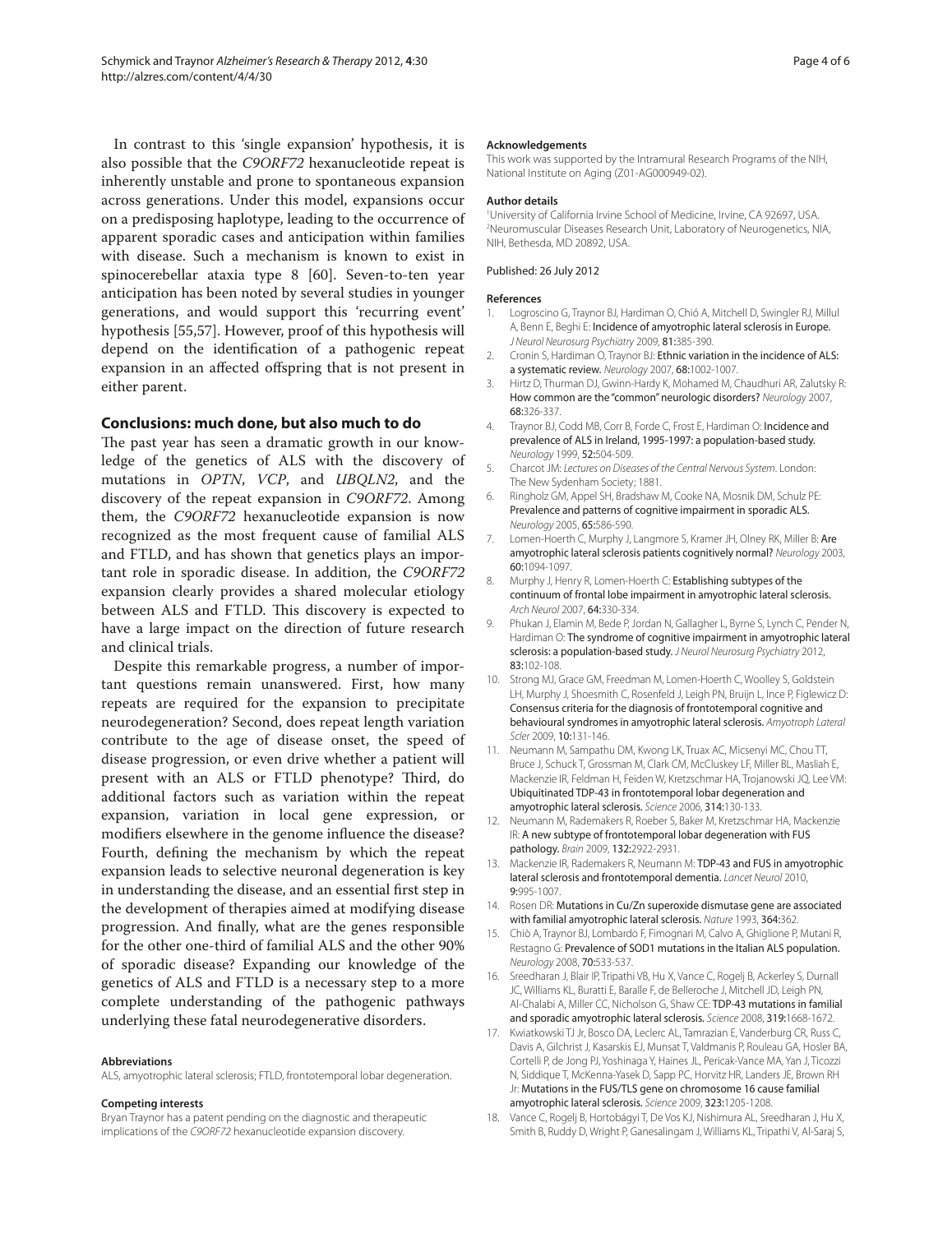Al-Chalabi A, Leigh PN, Blair IP, Nicholson G, de Belleroche J, Gallo JM, Miller CC, Shaw CE: Mutations in FUS, an RNA processing protein, cause familial amyotrophic lateral sclerosis type 6. *Science* 2009, 323:1208-1211.

- 19. Maruyama H, Morino H, Ito H, Izumi Y, Kato H, Watanabe Y, Kinoshita Y, Kamada M, Nodera H, Suzuki H, Komure O, Matsuura S, Kobatake K, Morimoto N, Abe K, Suzuki N, Aoki M, Kawata A, Hirai T, Kato T, Ogasawara K, Hirano A, Takumi T, Kusaka H, Hagiwara K, Kaji R, Kawakami H: Mutations of optineurin in amyotrophic lateral sclerosis. *Nature* 2010, 465:223-226.
- 20. Johnson JO, Mandrioli J, Benatar M, Abramzon Y, Van Deerlin VM, Trojanowski JQ, Gibbs JR, Brunetti M, Gronka S, Wuu J, Ding J, McCluskey L, Martinez-Lage M, Falcone D, Hernandez DG, Arepalli S, Chong S, Schymick JC, Rothstein J, Landi F, Wang YD, Calvo A, Mora G, Sabatelli M, Monsurrò MR, Battistini S, Salvi F, Spataro R, Sola P, Borghero G, *et al*.: Exome sequencing reveals VCP mutations as a cause of familial ALS. *Neuron* 2010, 68:857-864.
- 21. Deng HX, Chen W, Hong ST, Boycott KM, Gorrie GH, Siddique N, Yang Y, Fecto F, Shi Y, Zhai H, Jiang H, Hirano M, Rampersaud E, Jansen GH, Donkervoort S, Bigio EH, Brooks BR, Ajroud K, Sufit RL, Haines JL, Mugnaini E, Pericak-Vance MA, Siddique T: Mutations in UBQLN2 cause dominant X-linked juvenile and adult-onset ALS and ALS/dementia. *Nature* 2011, 477:211-215.
- 22. Schymick JC, Talbot K, Traynor BJ: Genetics of sporadic amyotrophic lateral sclerosis. *Hum Mol Genet* 2007, 16:R233-242.
- 23. Chiò A, Schymick JC, Restagno G, Scholz SW, Lombardo F, Lai SL, Mora G, Fung HC, Britton A, Arepalli S, Gibbs JR, Nalls M, Berger S, Kwee LC, Oddone EZ, Ding J, Crews C, Rafferty I, Washecka N, Hernandez D, Ferrucci L, Bandinelli S, Guralnik J, Macciardi F, Torri F, Lupoli S, Chanock SJ, Thomas G, Hunter DJ, Gieger C, *et al*.: A two-stage genome-wide association study of sporadic amyotrophic lateral sclerosis. *Hum Mol Genet* 2009, 18:1524-1532.
- 24. Lai SL, Abramzon Y, Schymick JC, Stephan DA, Dunckley T, Dillman A, Cookson M, Calvo A, Battistini S, Giannini F, Caponnetto C, Mancardi GL, Spataro R, Monsurro MR, Tedeschi G, Marinou K, Sabatelli M, Conte A, Mandrioli J, Sola P, Salvi F, Bartolomei I, Lombardo F; ITALSGEN Consortium, Mora G, Restagno G, Chiò A, Traynor BJ: FUS mutations in sporadic amyotrophic lateral sclerosis. *Neurobiol Aging* 2011, 32:550.e1-4.
- 25. Guerreiro RJ, Schymick JC, Crews C, Singleton A, Hardy J, Traynor BJ: TDP-43 is not a common cause of sporadic amyotrophic lateral sclerosis. *PLoS One* 2008, 3:e2450.
- 26. Abramzon Y, Johnson JO, Scholz SW, Taylor JP, Brunetti M, Calvo A, Mandrioli J, Benatar M, Mora G, Restagno G, Chiò A, Traynor BJ: Valosin-containing protein mutations in sporadic amyotrophic lateral sclerosis. *Neurobiol Aging* 2012, 33:2231.e1-6.
- 27. Traynor BJ, Singleton AB: *Nature* versus nurture: death of a dogma, and the road ahead. *Neuron* 2010, 68:196-200.
- 28. International Parkinson Disease Genomics Consortium, Nalls MA, Plagnol V, Hernandez DG, Sharma M, Sheerin UM, Saad M, Simón-Sánchez J, Schulte C, Lesage S, Sveinbjörnsdóttir S, Stefánsson K, Martinez M, Hardy J, Heutink P, Brice A, Gasser T, Singleton AB, Wood NW: Imputation of sequence variants for identification of genetic risks for Parkinson's disease: a meta-analysis of genome-wide association studies. *Lancet* 2011, 377:641-649.
- 29. Alexander MD, Traynor BJ, Miller N, Corr B, Frost E, McQuaid S, Brett FM, Green A, Hardiman O: "True" sporadic ALS associated with a novel SOD-1 mutation. *Ann Neurol* 2002, 52:680-683.
- 30. Chiò A, Calvo A, Moglia C, Ossola I, Brunetti M, Sbaiz L, Lai SL, Abramzon Y, Traynor BJ, Restagno G: A de novo missense mutation of the FUS gene in a "true" sporadic ALS case. *Neurobiol Aging* 2011, 32:553.e23-26.
- 31. DeJesus-Hernandez M, Kocerha J, Finch N, Crook R, Baker M, Desaro P, Johnston A, Rutherford N, Wojtas A, Kennelly K, Wszolek ZK, Graff-Radford N, Boylan K, Rademakers R: De novo truncating FUS gene mutation as a cause of sporadic amyotrophic lateral sclerosis. *Hum Mutat* 2010, 31:E1377-1389.
- 32. Hosler BA, Siddique T, Sapp PC, Sailor W, Huang MC, Hossain A, Daube JR, Nance M, Fan C, Kaplan J, Hung WY, McKenna-Yasek D, Haines JL, Pericak-Vance MA, Horvitz HR, Brown RH Jr: Linkage of familial amyotrophic lateral sclerosis with frontotemporal dementia to chromosome 9q21-q22. *JAMA* 2000, 284:1664-1669.
- 33. Morita M, Al-Chalabi A, Andersen PM, Hosler B, Sapp P, Englund E, Mitchell JE, Habgood JJ, de Belleroche J, Xi J, Jongjaroenprasert W, Horvitz HR, Gunnarsson LG, Brown RH Jr: A locus on chromosome 9p confers susceptibility to ALS and frontotemporal dementia. *Neurology* 2006, 66:839-844.
- 34. Vance C, Al-Chalabi A, Ruddy D, Smith BN, Hu X, Sreedharan J, Siddique T, Schelhaas HJ, Kusters B, Troost D, Baas F, de Jong V, Shaw CE: Familial amyotrophic lateral sclerosis with frontotemporal dementia is linked to a

locus on chromosome 9p13.2-21.3. *Brain* 2006, 129:868-876.

- 35. Boxer AL, Mackenzie IR, Boeve BF, Baker M, Seeley WW, Crook R, Feldman H, Hsiung GY, Rutherford N, Laluz V, Whitwell J, Foti D, McDade E, Molano J, Karydas A, Wojtas A, Goldman J, Mirsky J, Sengdy P, Dearmond S, Miller BL, Rademakers R: Clinical, neuroimaging and neuropathological features of a new chromosome 9p-linked FTD-ALS family. *J Neurol Neurosurg Psychiatry* 2011, 82:196-203.
- 36. Le Ber I, Camuzat A, Berger E, Hannequin D, Laquerrière A, Golfier V, Seilhean D, Viennet G, Couratier P, Verpillat P, Heath S, Camu W, Martinaud O, Lacomblez L, Vercelletto M, Salachas F, Sellal F, Didic M, Thomas-Anterion C, Puel M, Michel BF, Besse C, Duyckaerts C, Meininger V, Campion D, Dubois B, Brice A; French Research Network on FTD/FTD-MND: Chromosome 9plinked families with frontotemporal dementia associated with motor neuron disease. *Neurology* 2009, 72:1669-1676.
- 37. Luty AA, Kwok JB, Thompson EM, Blumbergs P, Brooks WS, Loy CT, Dobson-Stone C, Panegyres PK, Hecker J, Nicholson GA, Halliday GM, Schofield PR: Pedigree with frontotemporal lobar degeneration--motor neuron disease and Tar DNA binding protein-43 positive neuropathology: genetic linkage to chromosome 9. *BMC Neurol* 2008, 8:32.
- 38. Valdmanis PN, Dupre N, Bouchard JP, Camu W, Salachas F, Meininger V, Strong M, Rouleau GA: Three families with amyotrophic lateral sclerosis and frontotemporal dementia with evidence of linkage to chromosome 9p. *Arch Neurol* 2007, 64:240-245.
- 39. Laaksovirta H, Peuralinna T, Schymick JC, Scholz SW, Lai SL, Myllykangas L, Sulkava R, Jansson L, Hernandez DG, Gibbs JR, Nalls MA, Heckerman D, Tienari PJ, Traynor BJ: Chromosome 9p21 in amyotrophic lateral sclerosis in Finland: a genome-wide association study. *Lancet Neurol* 2010, 9:978-985.
- Shatunov A, Mok K, Newhouse S, Weale ME, Smith B, Vance C, Johnson L, Veldink JH, van Es MA, van den Berg LH, Robberecht W, Van Damme P, Hardiman O, Farmer AE, Lewis CM, Butler AW, Abel O, Andersen PM, Fogh I, Silani V, Chiò A, Traynor BJ, Melki J, Meininger V, Landers JE, McGuffin P, Glass JD, Pall H, Leigh PN, Hardy J, *et al*.: Chromosome 9p21 in sporadic amyotrophic lateral sclerosis in the UK and seven other countries: a genome-wide association study. *Lancet Neurol* 2010, 9:986-994.
- 41. Van Deerlin VM, Sleiman PM, Martinez-Lage M, Chen-Plotkin A, Wang LS, Graff-Radford NR, Dickson DW, Rademakers R, Boeve BF, Grossman M, Arnold SE, Mann DM, Pickering-Brown SM, Seelaar H, Heutink P, van Swieten JC, Murrell JR, Ghetti B, Spina S, Grafman J, Hodges J, Spillantini MG, Gilman S, Lieberman AP, Kaye JA, Woltjer RL, Bigio EH, Mesulam M, Al-Sarraj S, Troakes C, *et al*.: Common variants at 7p21 are associated with frontotemporal lobar degeneration with TDP-43 inclusions. *Nat Genet* 2010, 42:234-239.
- 42. van Es MA, Veldink JH, Saris CG, Blauw HM, van Vught PW, Birve A, Lemmens R, Schelhaas HJ, Groen EJ, Huisman MH, van der Kooi AJ, de Visser M, Dahlberg C, Estrada K, Rivadeneira F, Hofman A, Zwarts MJ, van Doormaal PT, Rujescu D, Strengman E, Giegling I, Muglia P, Tomik B, Slowik A, Uitterlinden AG, Hendrich C, Waibel S, Meyer T, Ludolph AC, Glass JD, *et al*.: Genome-wide association study identifies 19p13.3 (UNC13A) and 9p21.2 as susceptibility loci for sporadic amyotrophic lateral sclerosis. *Nat Genet* 2009, 41:1083-1087.
- 43. Mok K, Traynor BJ, Schymick J, Tienari PJ, Laaksovirta H, Peuralinna T, Myllykangas L, Chiò A, Shatunov A, Boeve BF, Boxer AL, DeJesus-Hernandez M, Mackenzie IR, Waite A, Williams N, Morris HR, Simón-Sánchez J, van Swieten JC, Heutink P, Restagno G, Mora G, Morrison KE, Shaw PJ, Rollinson PS, Al-Chalabi A, Rademakers R, Pickering-Brown S, Orrell RW, Nalls MA, Hardy J: Chromosome 9 ALS and FTD locus is probably derived from a single founder. *Neurobiol Aging* 2012, 33:209.e3-8.
- 44. DeJesus-Hernandez M, Mackenzie IR, Boeve BF, Boxer AL, Baker M, Rutherford NJ, Nicholson AM, Finch NA, Flynn H, Adamson J, Kouri N, Wojtas A, Sengdy P, Hsiung GY, Karydas A, Seeley WW, Josephs KA, Coppola G, Geschwind DH, Wszolek ZK, Feldman H, Knopman DS, Petersen RC, Miller BL, Dickson DW, Boylan KB, Graff-Radford NR, Rademakers R: Expanded GGGGCC hexanucleotide repeat in noncoding region of C9ORF72 causes chromosome 9p-linked FTD and ALS. *Neuron* 2011, 72:245-256.
- 45. Renton AE, Majounie E, Waite A, Simón-Sánchez J, Rollinson S, Gibbs JR, Schymick JC, Laaksovirta H, van Swieten JC, Myllykangas L, Kalimo H, Paetau A, Abramzon Y, Remes AM, Kaganovich A, Scholz SW, Duckworth J, Ding J, Harmer DW, Hernandez DG, Johnson JO, Mok K, Ryten M, Trabzuni D, Guerreiro RJ, Orrell RW, Neal J, Murray A, Pearson J, Jansen IE, *et al*.: Ahexanucleotide repeat expansion in C9ORF72 is the cause of chromosome 9p21-linked ALS-FTD. *Neuron* 2011, 72:257-268.
- 46. Traynor BJ: Road to the chromosome 9p-linked ALS/FTD locus. *J Neurol*